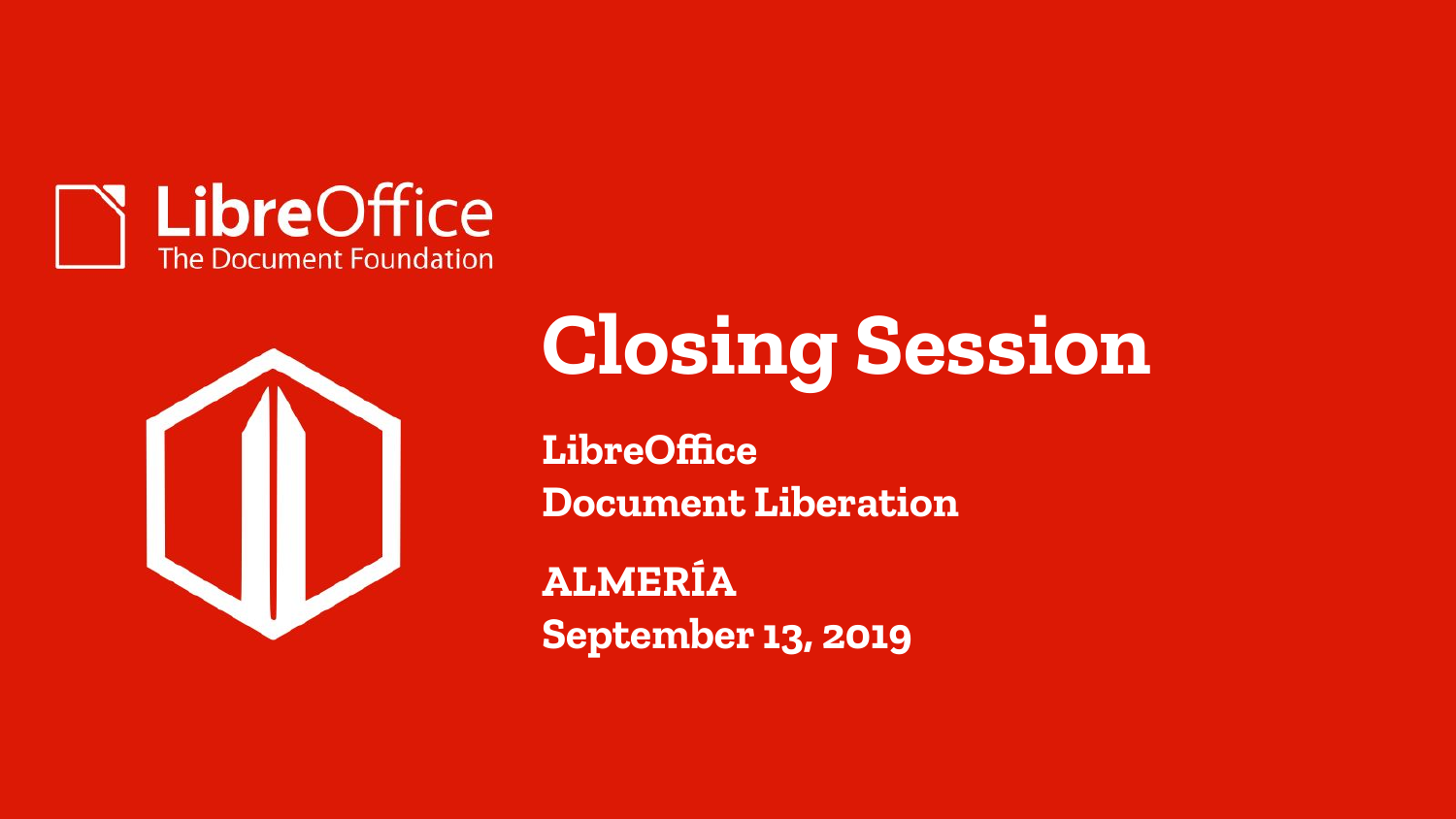### **Thanks, Almería**

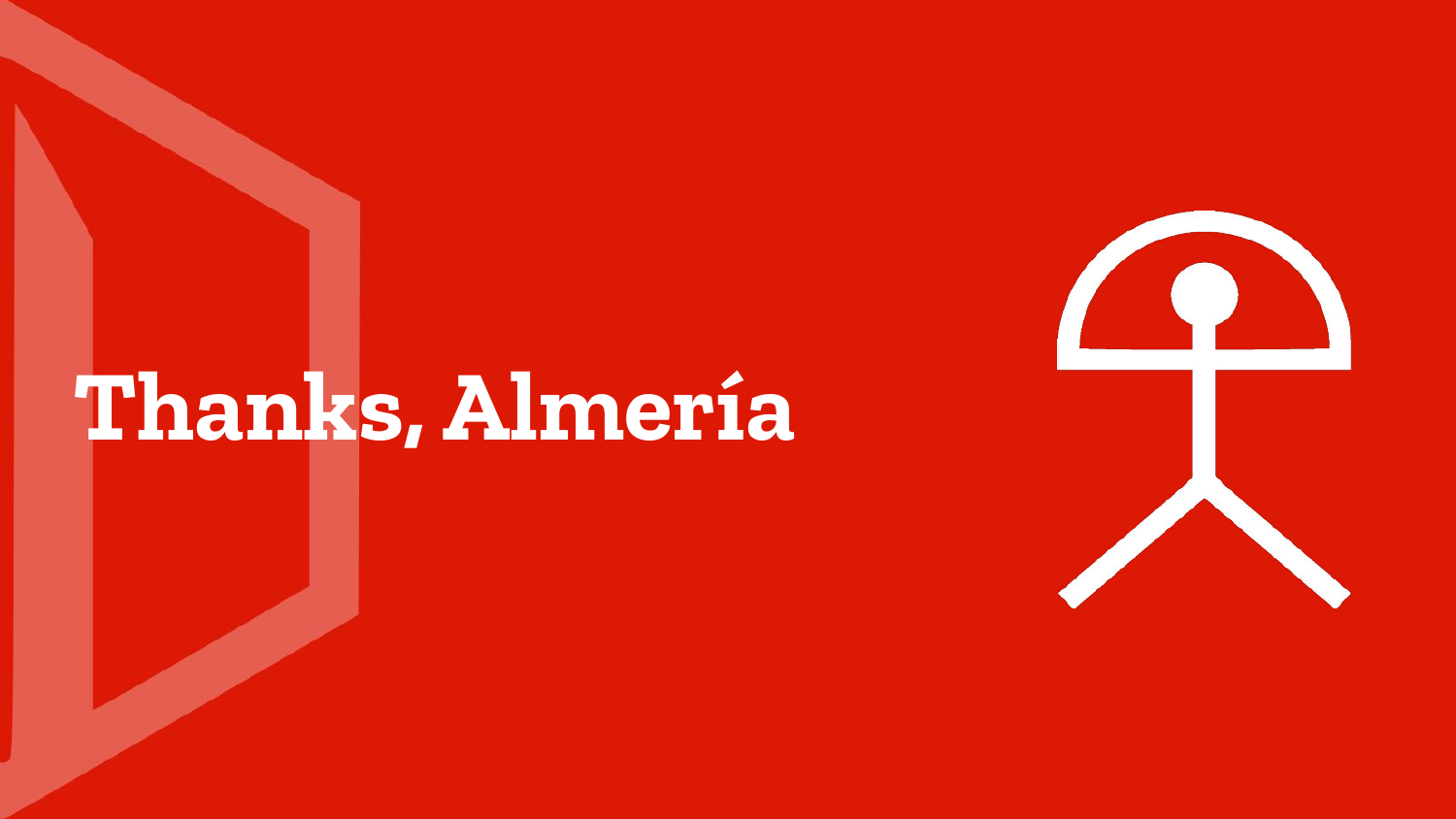# **2019 Organizing Committee**

- Ismael Olea
- Julián García Donaire
- Maria del Mar Fernández
- Rubén Gómez Antolí
- Víctor Suárez García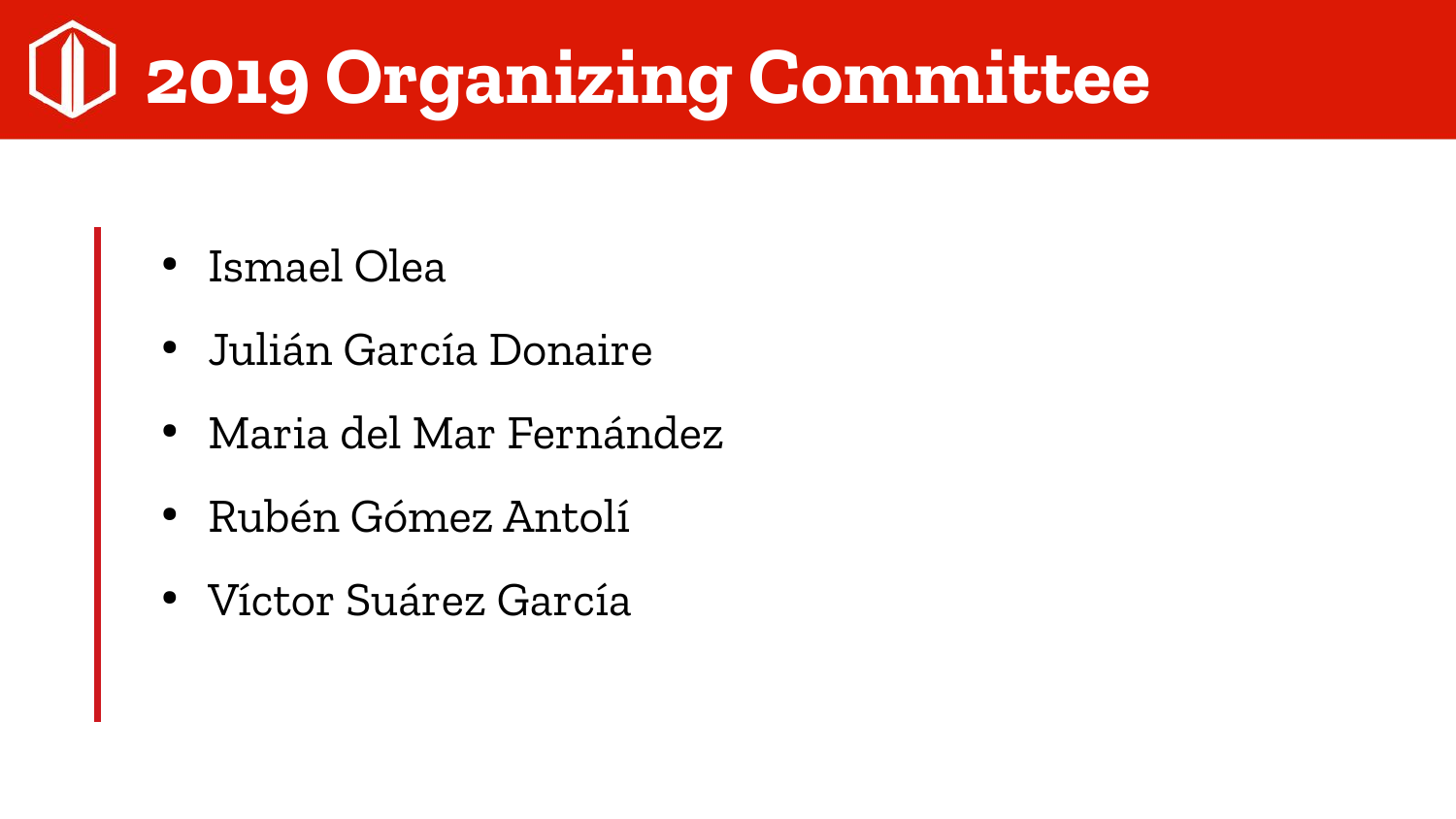## **Some Things to Do**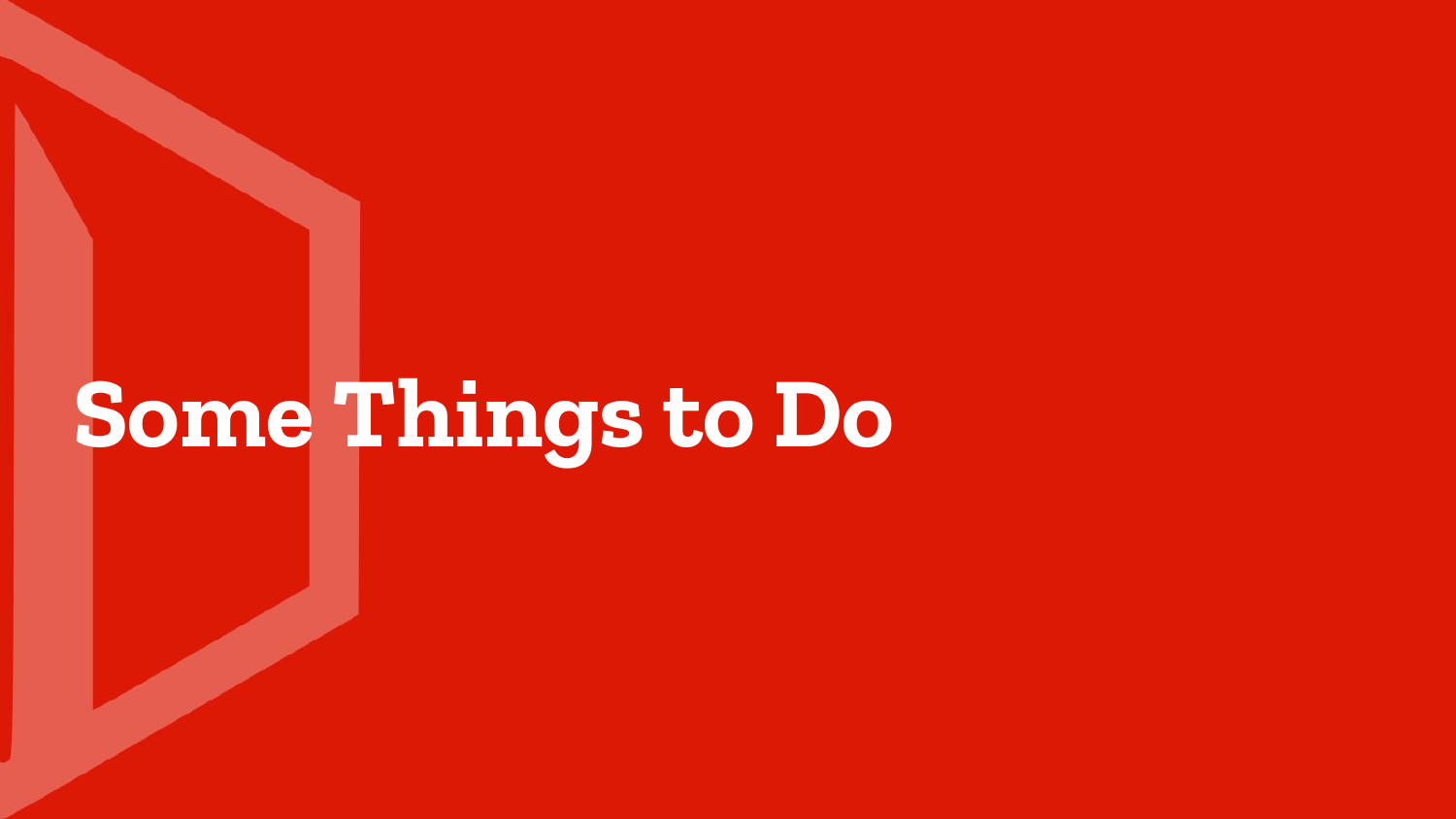## **Send your Slides (ODP or PDF)**

- Either to:
	- sophi@libreoffice.org
	- italo@libreoffice.org
- Or directly to:
	- conference@libreoffice.org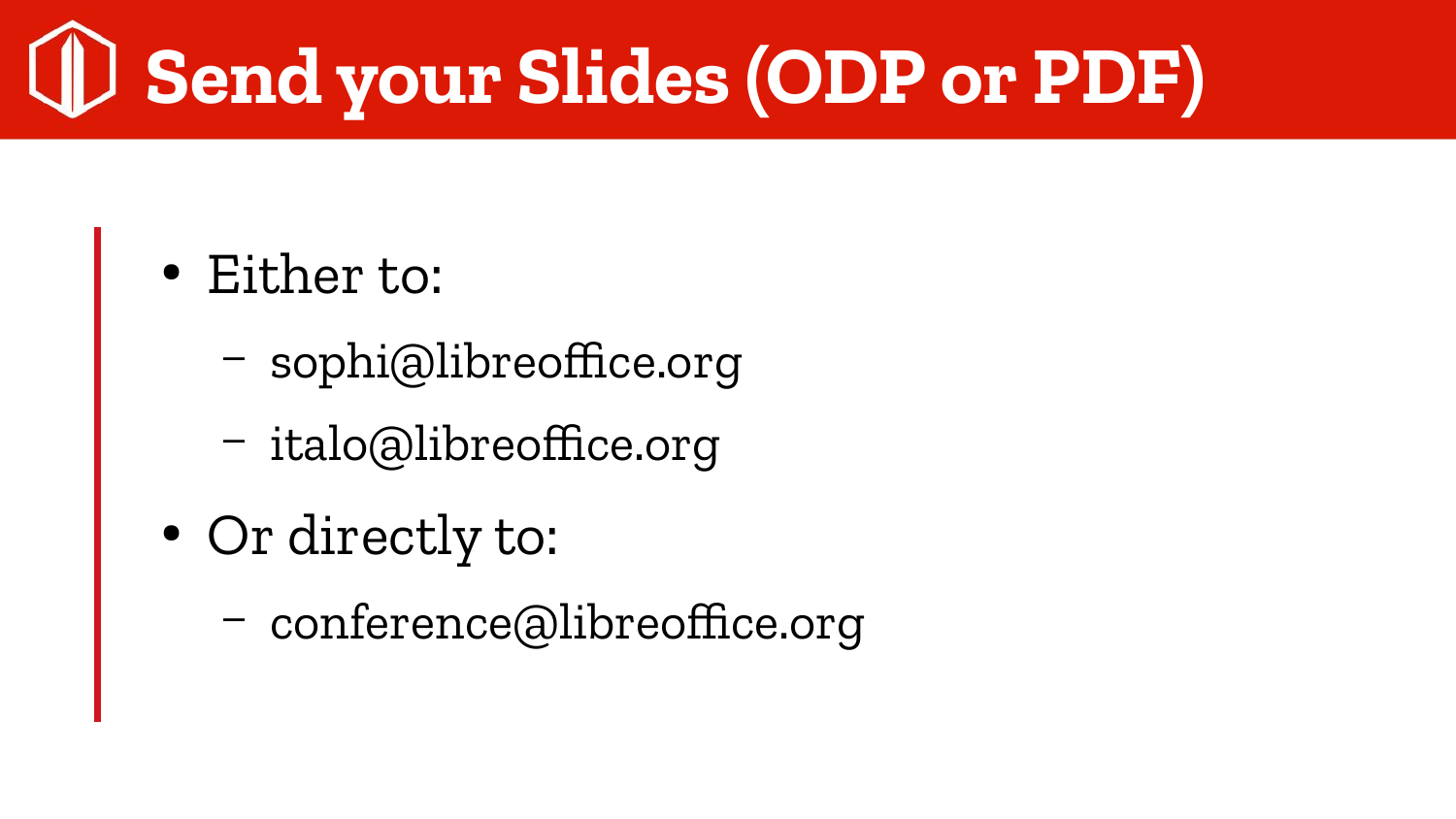

- Check Out time is 12 noon
- If you are leaving in the afternoon please leave your room by 12 noon
- You can leave your luggage in the lobby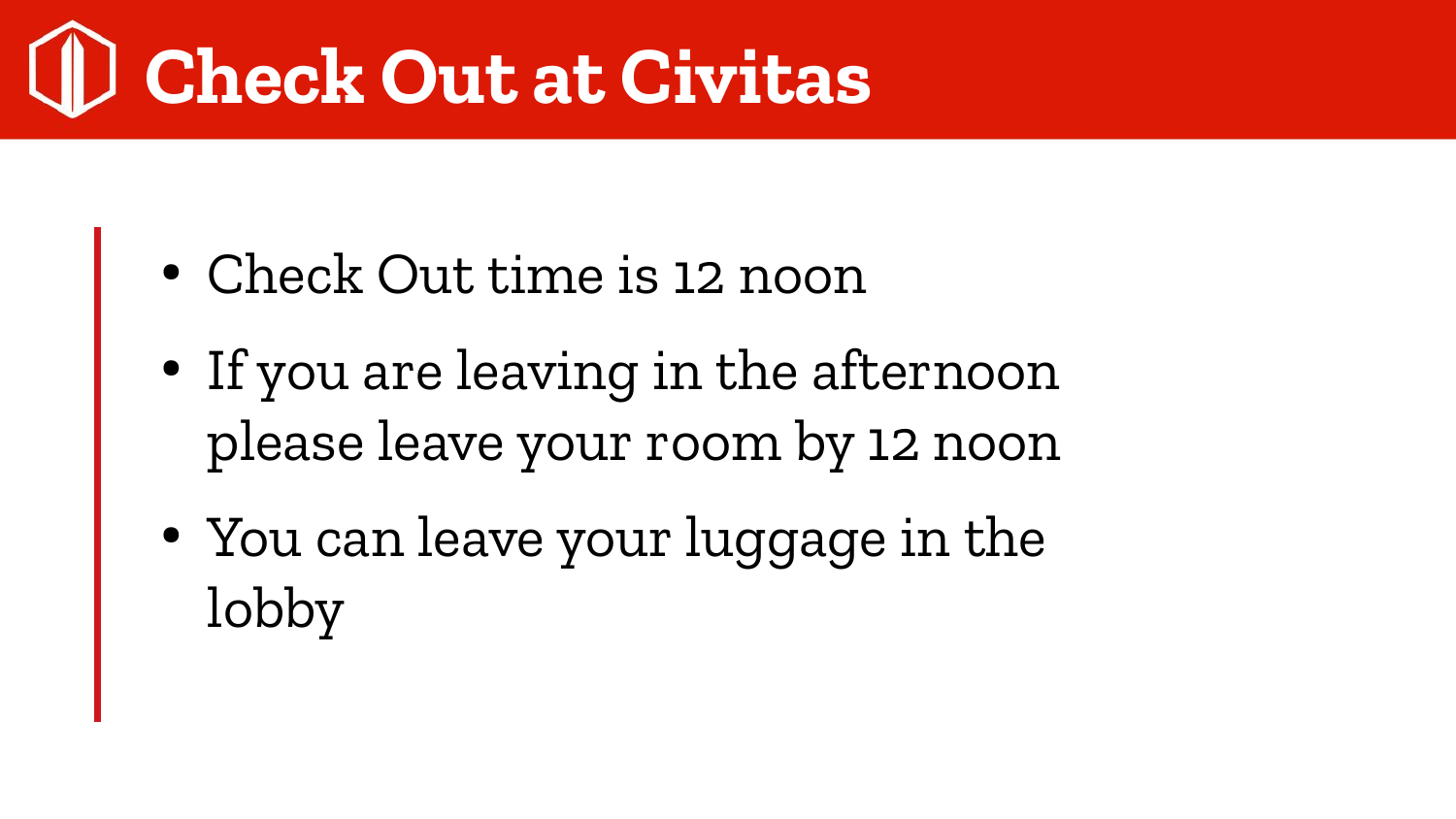

- Tomorrow, if you need a taxi to the airport please let me know immediately after this session
- I will create a list for Civitas
- They will make sure that the taxi arrives at the right time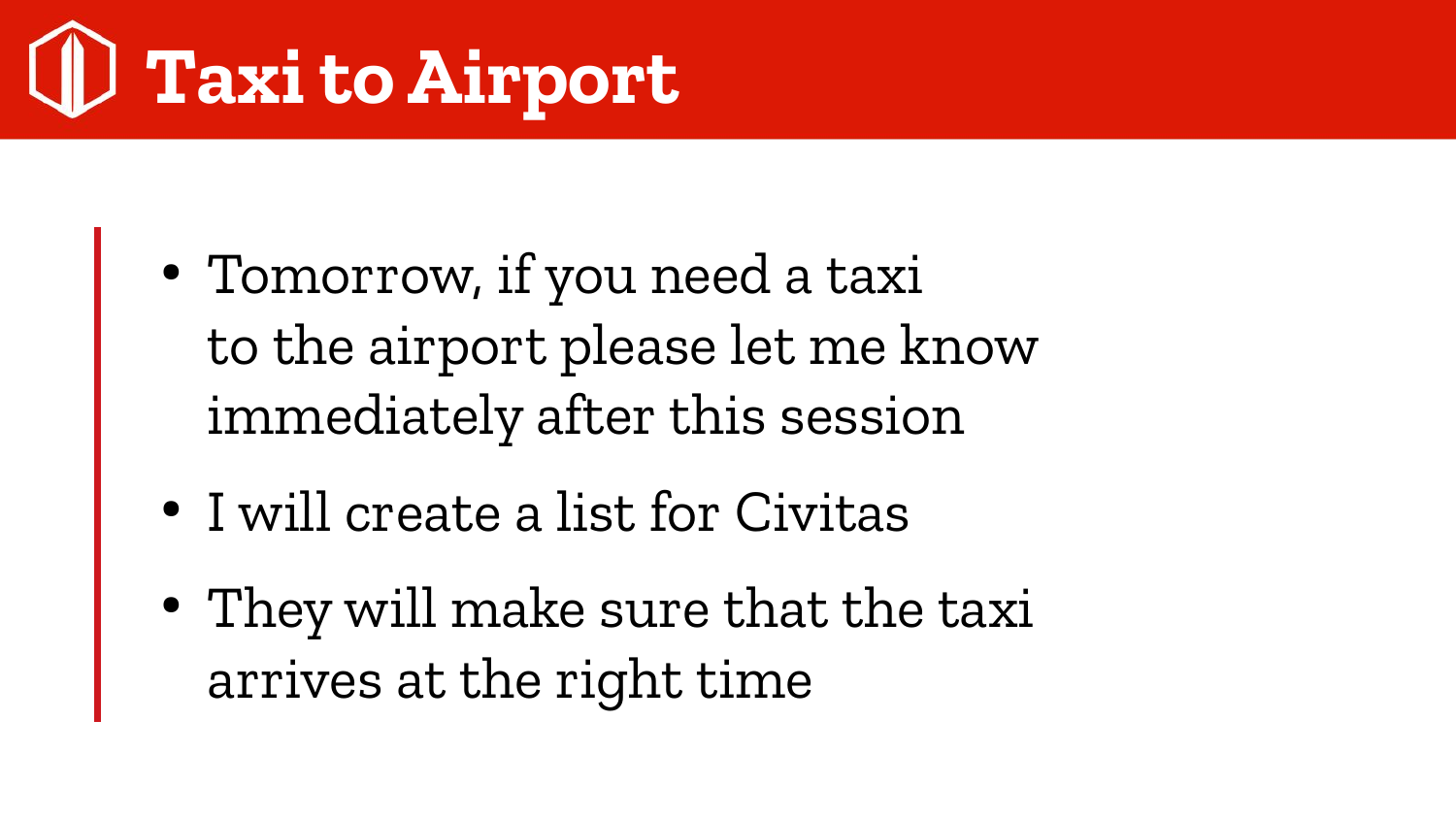## **2019 LibreOffice Conference will be in …**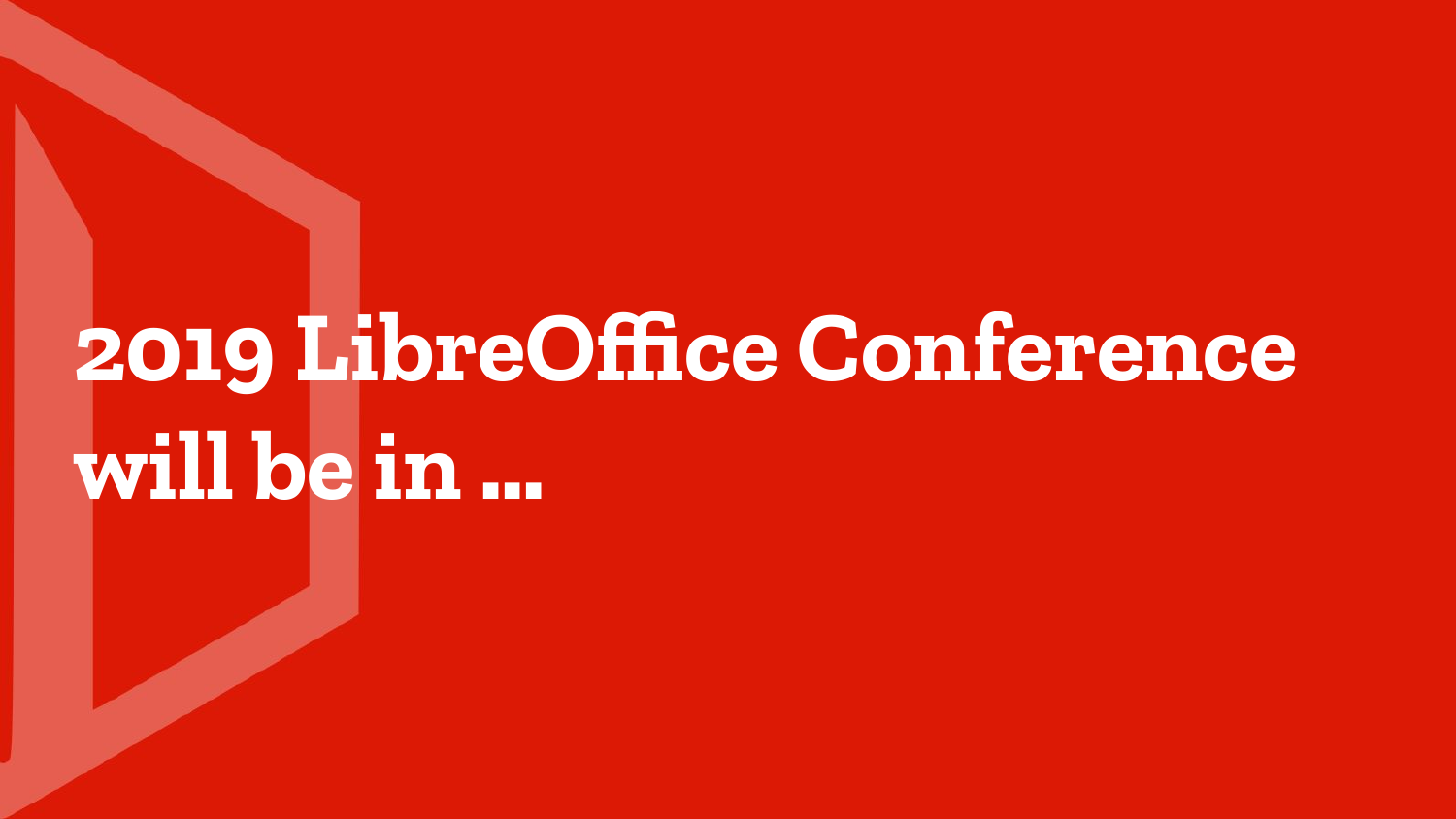# **Nuremberg, Germany**

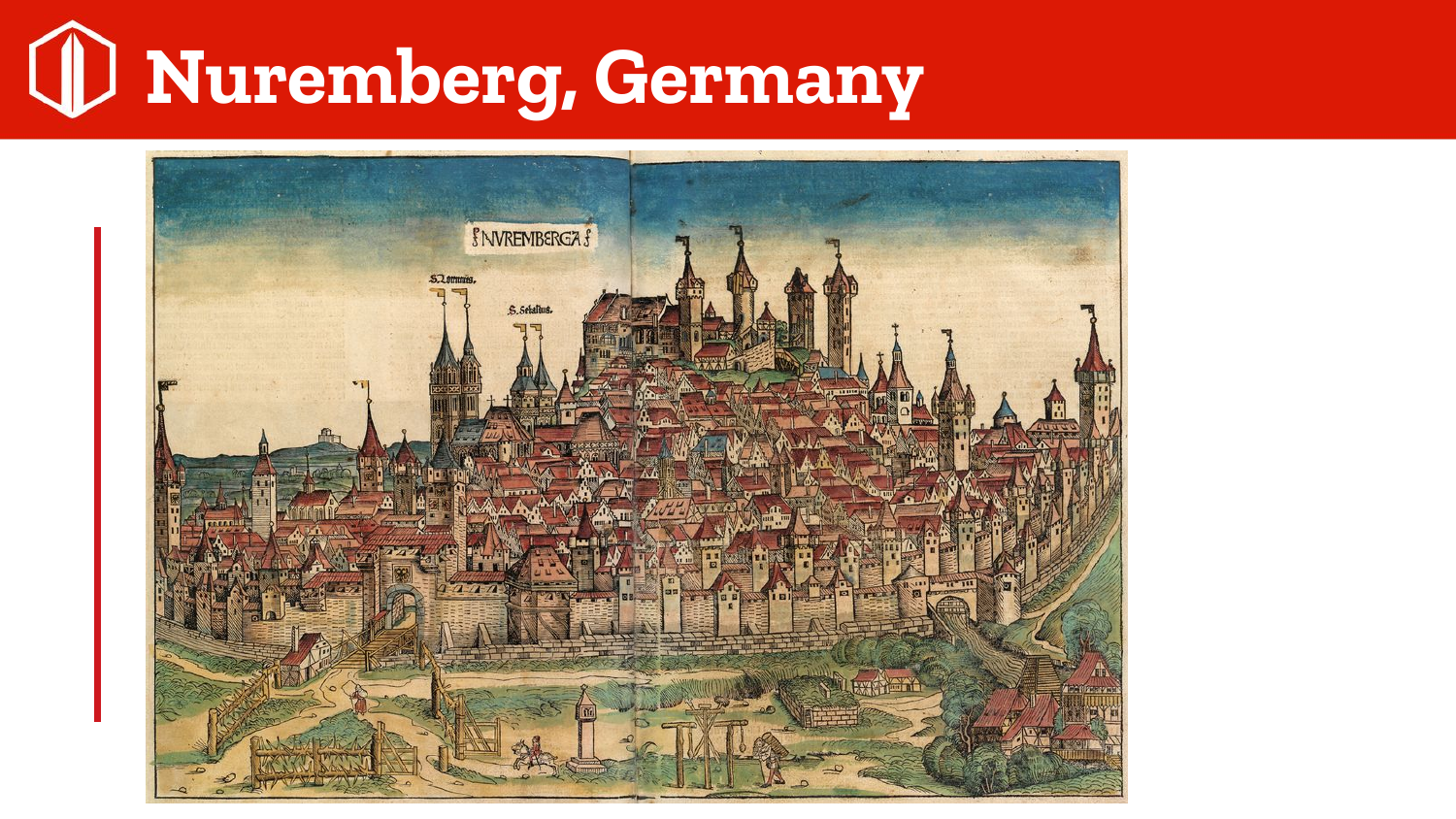





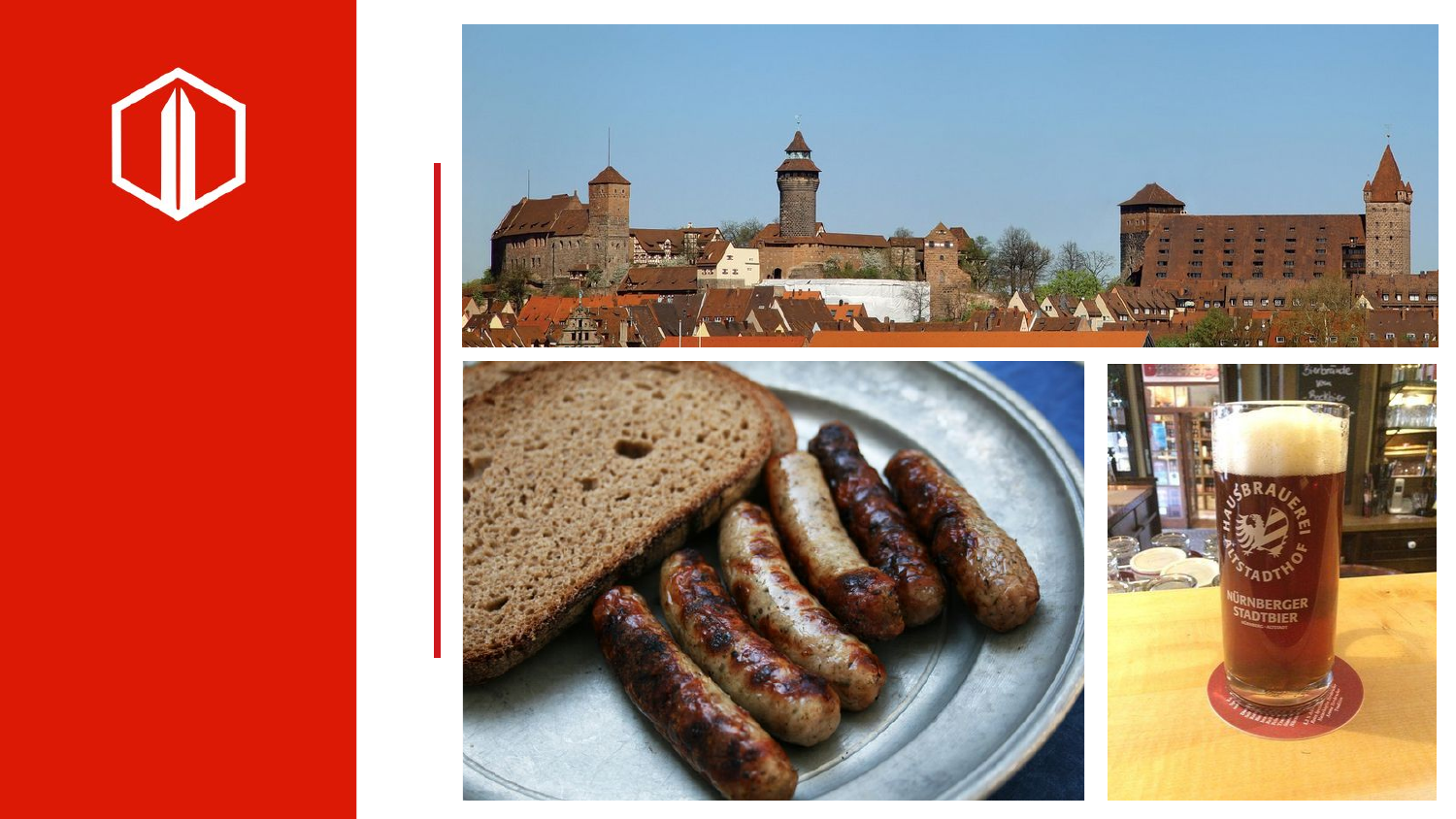

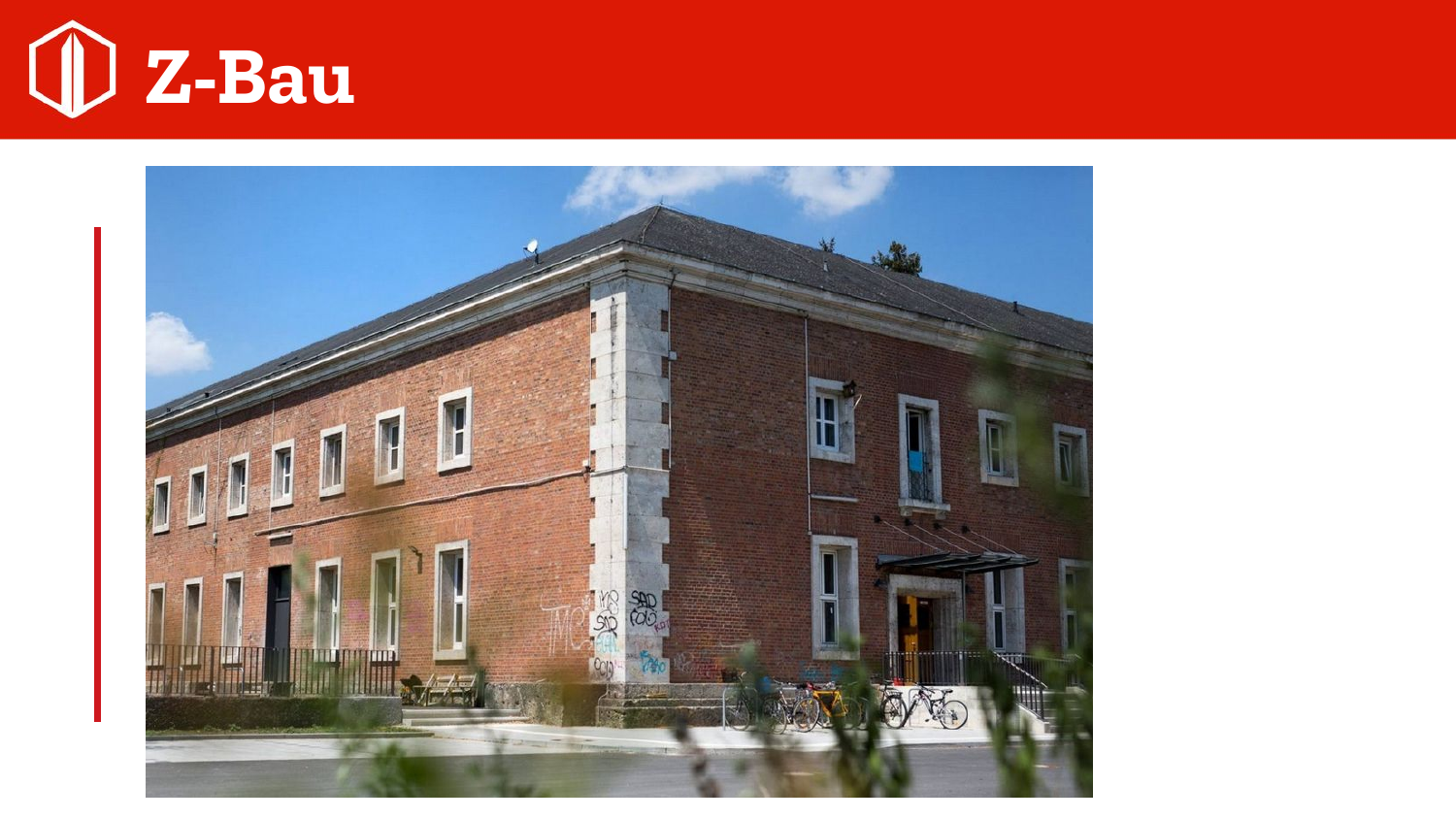

- **Douglas De Maio**
- Marina Latini
- Andrew Wafaa
- Christian Boltz
- Axel Braun
- Richard Brown
- Simon Lees
- Gertjan Lettink

● *backed by openSUSE*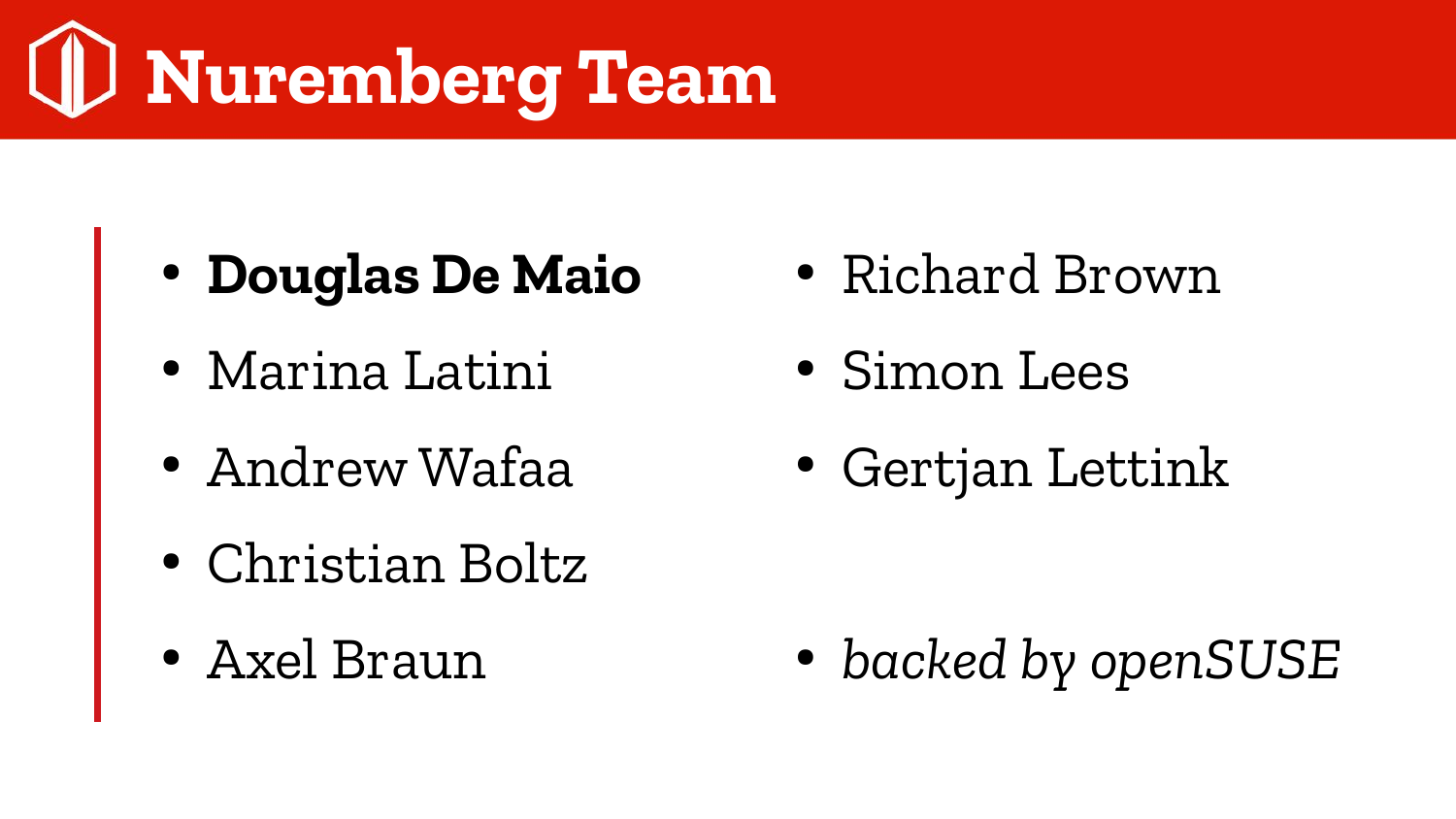# **2020 will be a special year for TDF, so there will also be a special event in…**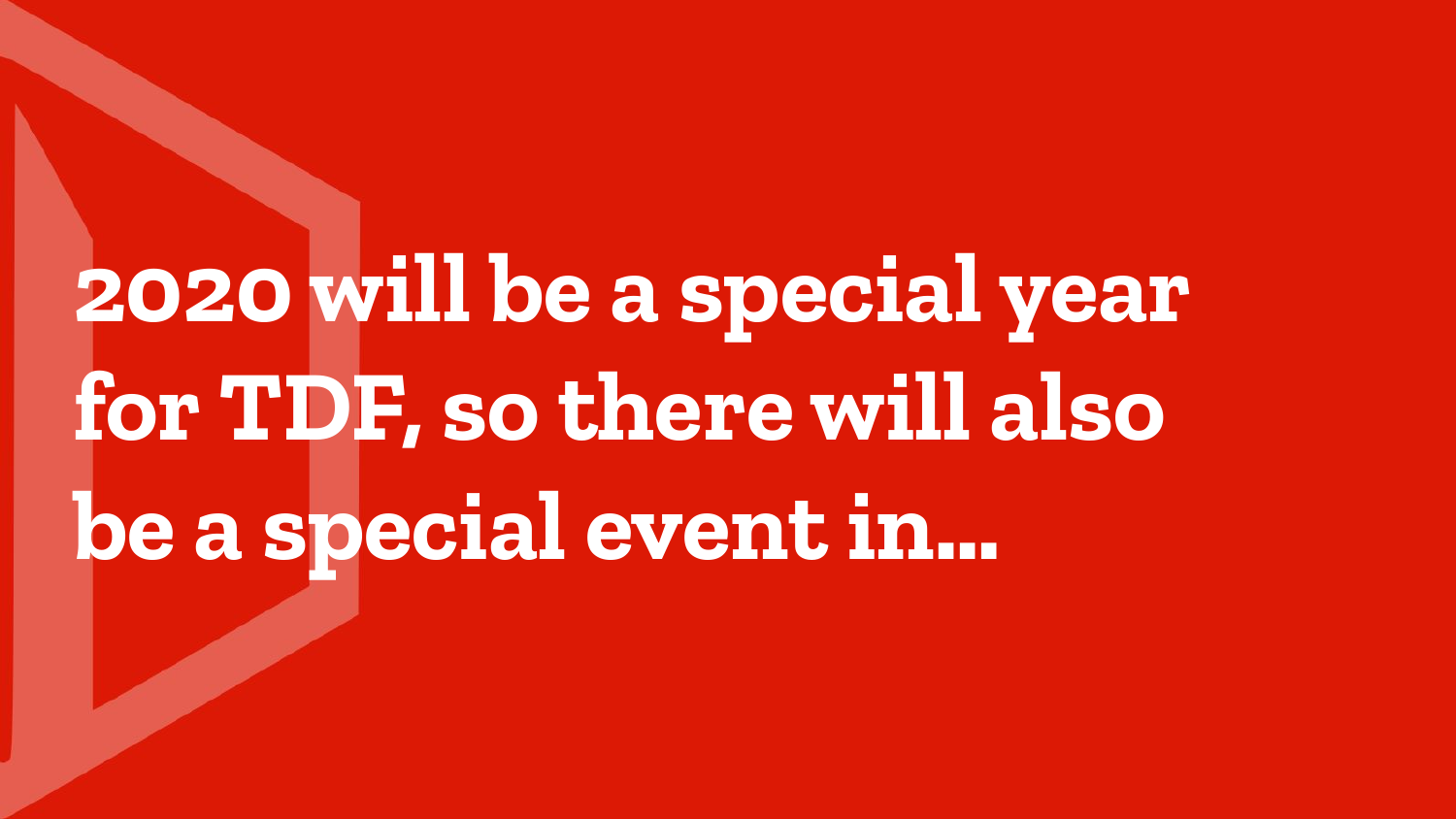



**2 day event to celebrate 20 years of free office suites**

**July 18/19 Istanbul or Ankara**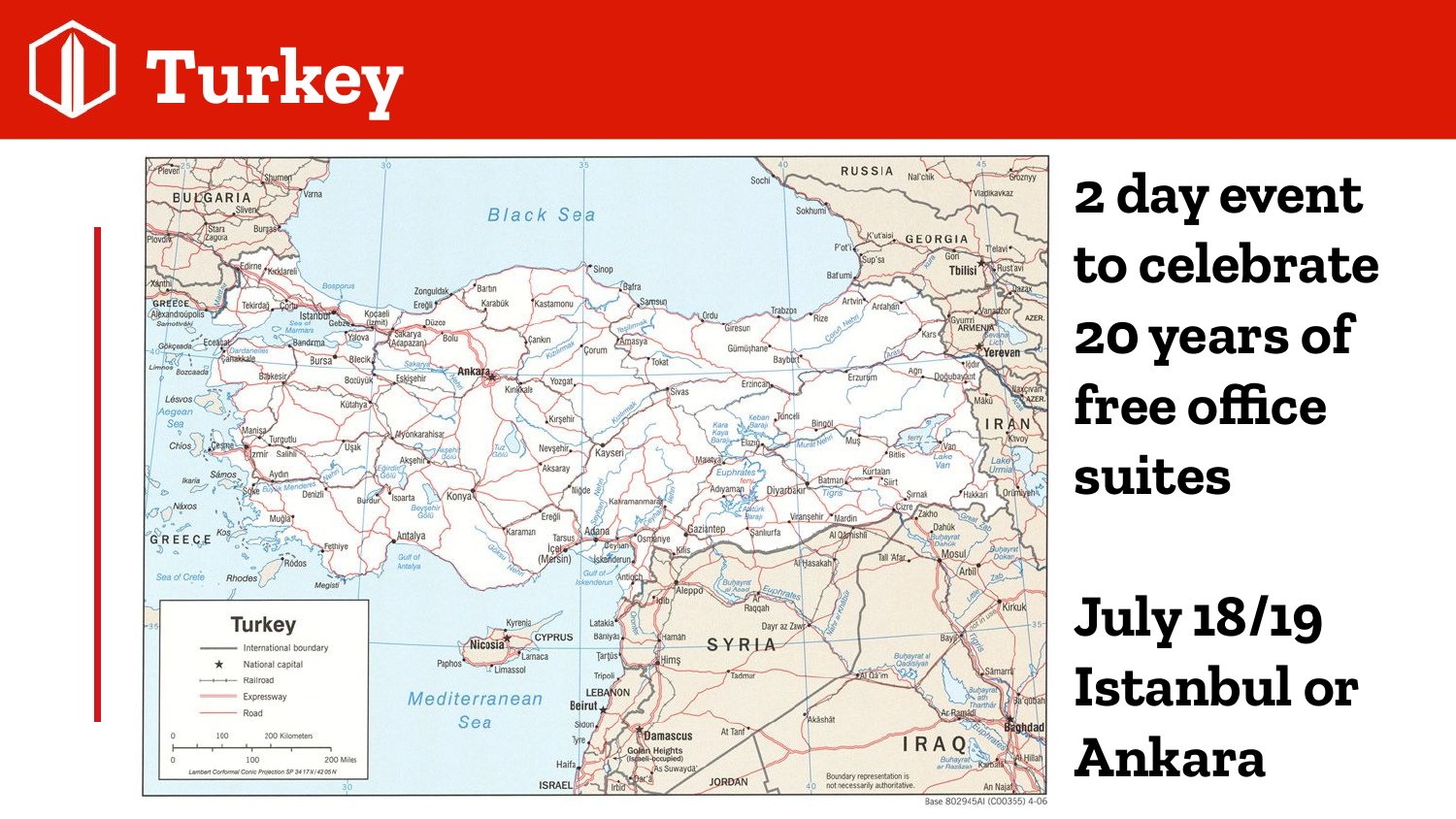### **Last Chance to Ask Questions**